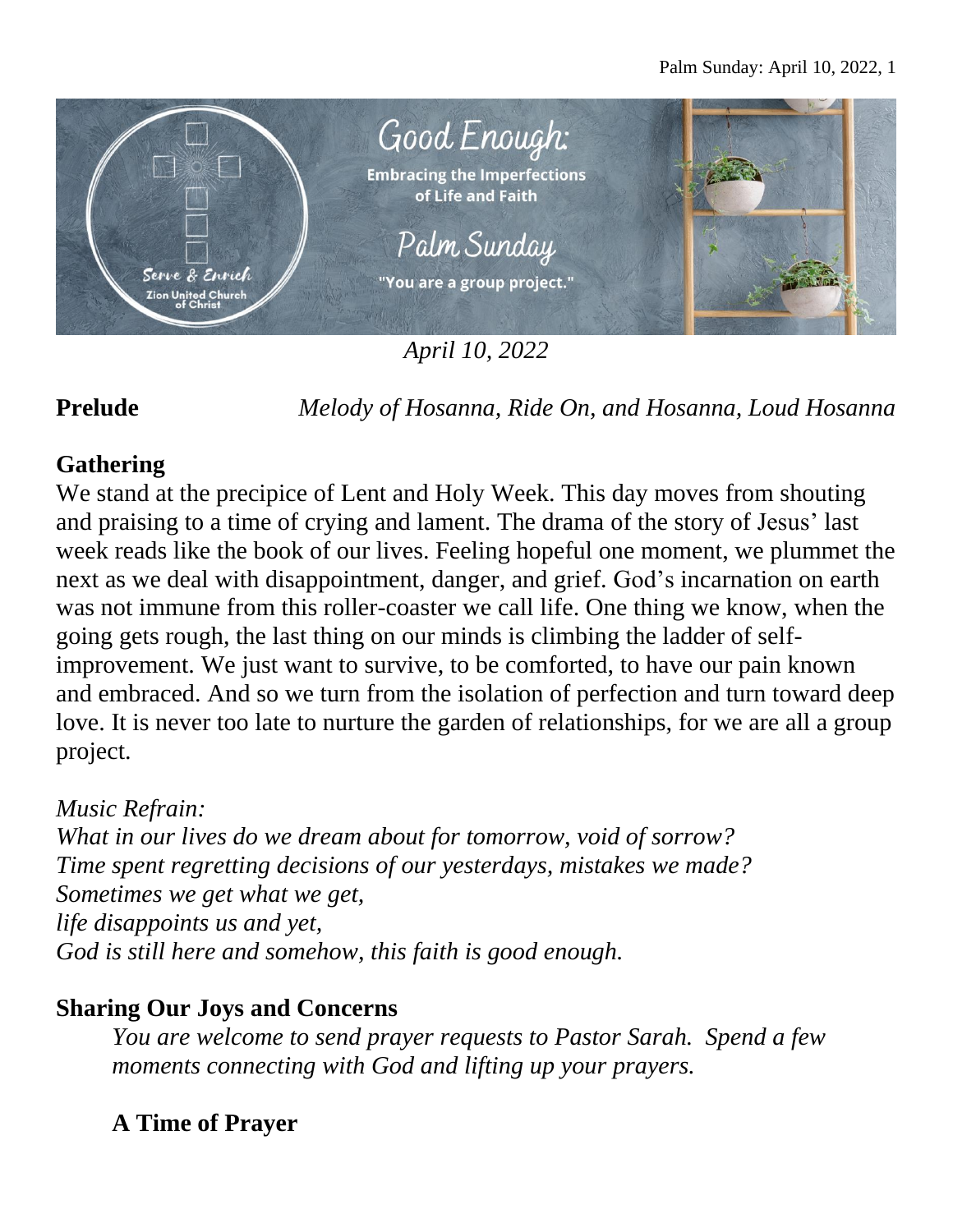**The Lord's Prayer** (unison)—Our Father, who art in heaven, hallowed be thy name, thy kingdom come, thy will be done, on earth as it is in heaven. Give us this day our daily bread. And forgive us our debts, as we forgive our debtors. And lead us not into temptation, but deliver us from evil. For thine is the kingdom, and the power, and the glory, forever. Amen.

#### **We Hear God's Word** *Luke 19:28-40 (NRSV)*

After [Jesus] had said this, he went on ahead, going up to Jerusalem. When he had come near Bethphage and Bethany, at the place called the Mount of Olives, he sent two of the disciples, saying, "Go into the village ahead of you, and as you enter it you will find tied there a colt that has never been ridden. Untie it and bring it here. If anyone asks you, 'Why are you untying it?' just say this, 'The Lord needs  $it.$ "

So those who were sent departed and found it as he had told them. As they were untying the colt, its owners asked them, "Why are you untying the colt?" They said, "The Lord needs it."

Then they brought it to Jesus; and after throwing their cloaks on the colt, they set Jesus on it. As he rode along, people kept spreading their cloaks on the road.

As he was now approaching the path down from the Mount of Olives, the whole multitude of the disciples began to praise God joyfully with a loud voice for all the deeds of power that they had seen, saying, "Blessed is the king who comes in the name of the Lord! Peace in heaven, and glory in the highest heaven!"

Some of the Pharisees in the crowd said to him, "Teacher, order your disciples to stop." He answered, "I tell you, if these were silent, the stones would shout out."

### **Thoughts about an Imperfect Life and Faith** "You are a group project."

## **We Respond to God's Word with Our Giving**

**Invitation—** We bring our gifts this day with shouts of Hosanna, Save us, knowing that God can and does work through our gifts for the building of God's kingdom. We bring our gifts to strengthen the community that God has gathered here, at Zion United Church of Christ, that we might continue to live out the call God has given us to serve and enrich one another and the community around us. Let us be generous this day in what we bring.

**April Benevolence**—Our Church's Wider Mission